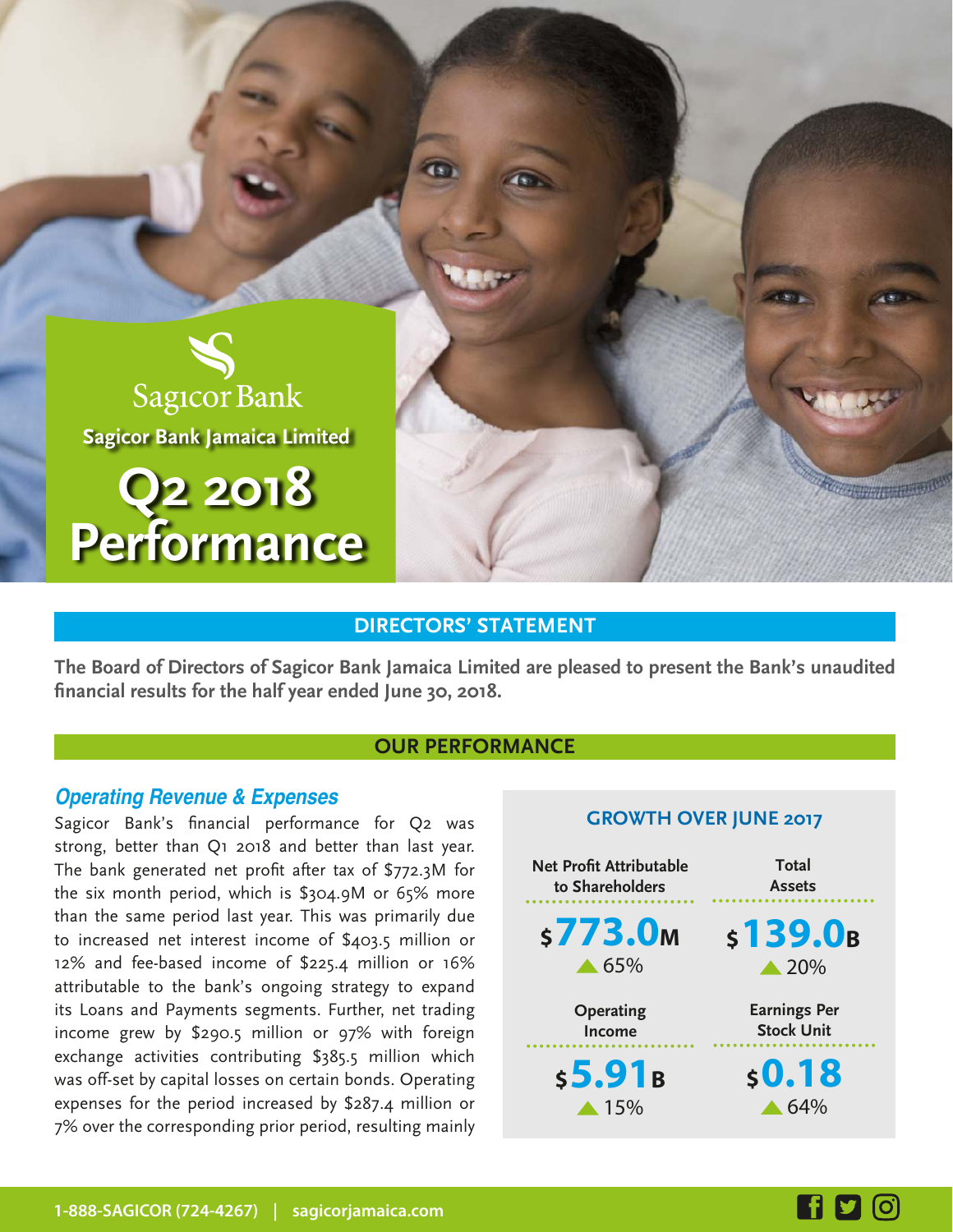

from higher credit loss provisions under IFRS 9 for loans and investments and credit card balances.

As a result, earnings per stock unit increased by 65% to \$0.18 compared to \$0.11 in 2017.

| <b>Operating Results</b>                 | <b>Unaudited</b><br>June 30, 2018<br><b>JS' Billion</b> | <b>Unaudited</b><br>June 30, 2017<br><b>JS' Billion</b> | Change<br>$\%$ |
|------------------------------------------|---------------------------------------------------------|---------------------------------------------------------|----------------|
| <b>Operating Income</b>                  | 5.91                                                    | 5.16                                                    | 15%            |
| Operating Expenses, including asset tax  | 4.70                                                    | 4.41                                                    | 7%             |
| Taxation                                 | 0.44                                                    | 0.28                                                    | 54%            |
| Net Profit, attributable to Shareholders | 0.77                                                    | 0.47                                                    | 65%            |

| <b>Profitability</b>          | <b>Unaudited</b> | <b>Unaudited</b> | Change        |
|-------------------------------|------------------|------------------|---------------|
|                               | June 30, 2018    | June 30, 2017    | $\frac{1}{2}$ |
| Earnings per stock unit (EPS) | 0.18             | O.11             | 64%           |



We take pride in the way that we conduct our business and deliver our

# **Balance Sheet** strategy

The balance sheet grew by 20% to \$139.0 billion compared to \$115.7 billion at June 2017 and by 11% compared to December 2017. Growth was primarily from our lending portfolio that increased by 18% to \$65.4 billion from \$55.5 million in prior year. Investment securities also increased by 18% to \$25.6 billion compared to \$21.7 billion in the prior year. The balance sheet growth is consistent with our strategies to grow the business and expand our client base. The growth was largely funded by increased customer deposits which grew by 25% to \$96.4 billion compared to \$77.2 billion as at June 2017.

Return on equity is 7.83% compared to 5.09% in 2017.

| : Profitability |                                              | <b>Unaudited</b><br>June 30, 2018 | <b>Unaudited Change</b><br>June 30, 2017 | $\%$ |
|-----------------|----------------------------------------------|-----------------------------------|------------------------------------------|------|
|                 | Return on average Shareholders' Equity (ROE) | $7.83\%$                          | 5.09%                                    | 54%  |
|                 |                                              |                                   |                                          |      |

We anticipate continued strong results in the second half of the year.

**On behalf of The Board of Directors:**

Chairman Director 14 August, 2018

RICHARD BYLES CHRISTOPHER ZACCA

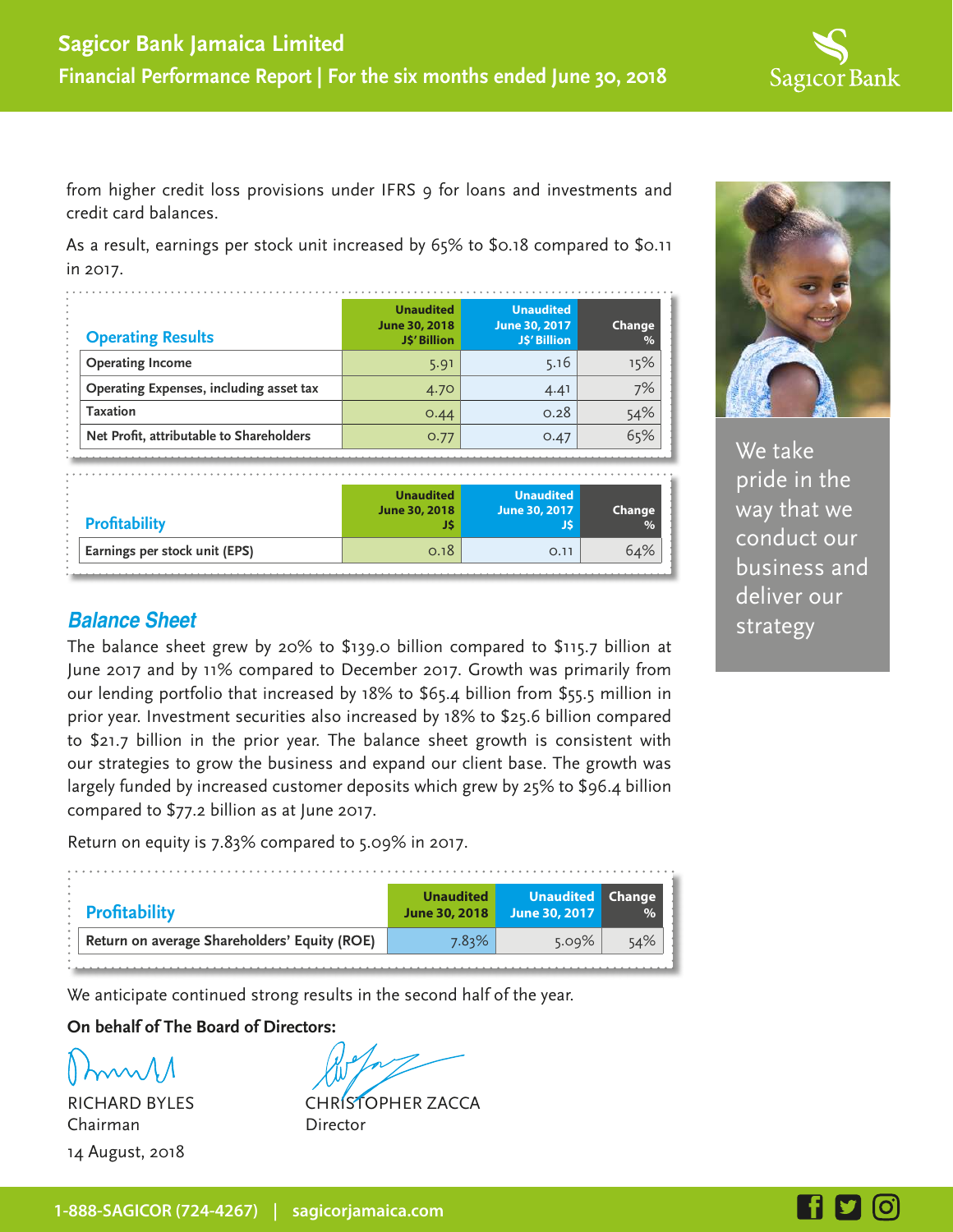

# **Statement of Financial Position**

**As at June 30, 2018**

*(Expressed in thousands of Jamaican dollars)*

|                                                         | <b>June 2018</b><br><b>Unaudited</b> | <b>June 2017</b><br><b>Unaudited</b> | December 2017<br><b>Audited</b> |
|---------------------------------------------------------|--------------------------------------|--------------------------------------|---------------------------------|
| <b>ASSETS</b>                                           |                                      |                                      |                                 |
| Cash and balances due from other financial institutions | 15,397,241                           | 12,038,773                           | 12,455,836                      |
| Cash reserves at Bank of Jamaica                        | 12,507,432                           | 10,263,469                           | 11,418,839                      |
| Financial assets at fair value through profit or loss   |                                      | 670,118                              | 735,198                         |
| Securities purchased under agreements to resell         | 3,045,929                            | 1,268,876                            | 450,306                         |
| Investment securities                                   | 25,586,132                           | 21,720,749                           | 22,515,702                      |
| Loans, net of provision for credit losses               | 65,222,565                           | 55,433,236                           | 61,218,944                      |
| Lease receivables, net of provision for credit losses   | 153,380                              | 68,032                               | 102,412                         |
| Due from related companies                              | 15,065                               | 62,609                               | 725                             |
| Intangible assets                                       | 1,217,686                            | 1,340,440                            | 1,301,347                       |
| Income tax recoverable                                  | 231,310                              | 222,415                              | 260,466                         |
| Property, plant and equipment                           | 2,172,530                            | 2,120,608                            | 2,225,768                       |
| Deferred income tax assets                              | 1,671,074                            | 2,375,964                            | 1,704,925                       |
| Post-employment benefit obligations                     | 285,043                              |                                      | 285,043                         |
| Other assets                                            | 11,498,564                           | 8,096,514                            | 10,571,337                      |
| <b>Total Assets</b>                                     | 139,003,951                          | 115,681,803                          | 125,246,848                     |
| <b>LIABILITIES</b>                                      |                                      |                                      |                                 |
| Customer deposits                                       | 96,415,647                           | 77,189,583                           | 84,279,661                      |
| Securities sold under agreements to repurchase          | 4,900,470                            | 5,337,280                            | 3,082,721                       |
| Due to banks and other financial institutions           | 4,728,312                            | 4,256,516                            | 4,675,684                       |
| Due to related companies                                | 89,479                               | 119,780                              | 101,388                         |
| Post-employment benefit obligations                     | 1,387,105                            | 1,865,235                            | 1,387,105                       |
| Provision                                               | 8,838,088                            | 6,747,230                            | 8,838,088                       |
| <b>Other liabilities</b>                                | 3,096,506                            | 1,807,133                            | 2,961,945                       |
| <b>Total Liabilities</b>                                | 119,455,607                          | 97,322,757                           | 105,326,592                     |
| <b>SHAREHOLDERS' EQUITY</b>                             |                                      |                                      |                                 |
| Share capital                                           | 8,400,000                            | 8,400,000                            | 8,400,000                       |
| Fair value reserve                                      | (53, 850)                            | (70, 893)                            | 181,775                         |
| Loan loss reserve                                       | 553,385                              | 564,404                              | 989,667                         |
| Reserve fund                                            | 2,291,968                            | 2,025,483                            | 2,291,968                       |
| Capital reserve                                         | 309,465                              | 309,465                              | 309,465                         |
| Retained earnings reserve                               | 3,088,063                            | 3,088,063                            | 3,088,063                       |
| Merger reserve                                          | 3,759,440                            | 3,759,440                            | 3,759,440                       |
| Accumulated retained earnings                           | 1,199,873                            | 283,084                              | 899,878                         |
| <b>Total Equity</b>                                     | 19,548,344                           | 18,359,046                           | 19,920,256                      |
| <b>Total Liabilities and Equity</b>                     | 139,003,951                          | 115,681,803                          | 125,246,848                     |

**Approved for issue by the Board of Directors on August 14, 2018 and signed on its behalf by:**

murs

Richard Byles Chairman Christopher Zacca Director

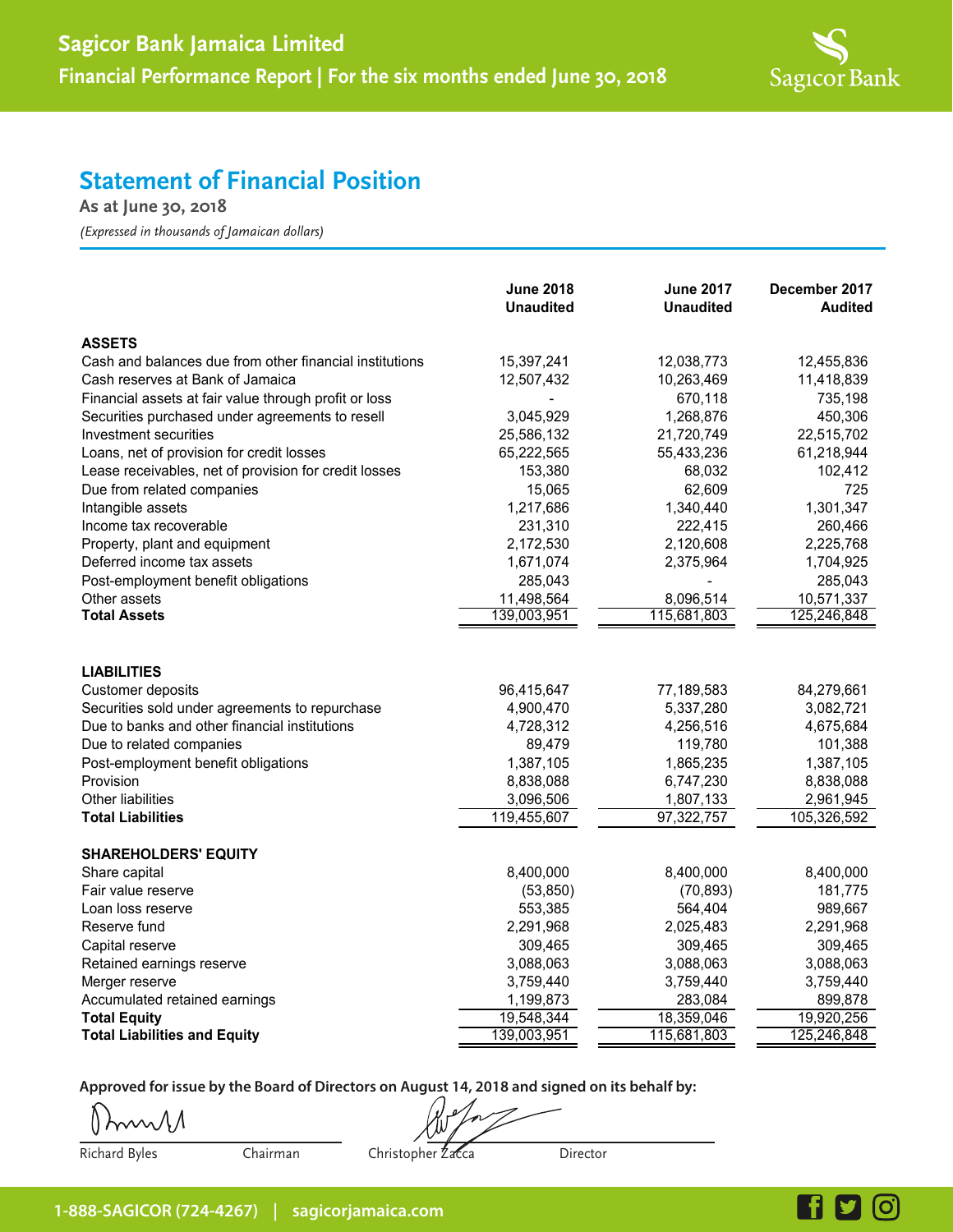

## **Income Statement**

**Six Months Ended June 30, 2018**

*(Expressed in thousands of Jamaican dollars)*

|                                                                    | Q2 2018<br><b>Unaudited</b> | Q2 2017<br><b>Unaudited</b> | <b>June 2018</b><br>Year-to date<br><b>Unaudited</b> | <b>June 2017</b><br>Year-to date<br><b>Unaudited</b> | December 2017<br><b>Full Year</b><br><b>Audited</b> |
|--------------------------------------------------------------------|-----------------------------|-----------------------------|------------------------------------------------------|------------------------------------------------------|-----------------------------------------------------|
| Net Interest Income and Other Revenue                              |                             |                             |                                                      |                                                      |                                                     |
| Interest income from loans and leases                              | 1.910.292                   | 1,703,168                   | 3,730,463                                            | 3,352,462                                            | 6,811,394                                           |
| Interest income from securities                                    | 380,702                     | 367,009                     | 704,014                                              | 755,622                                              | 1,554,364                                           |
| Other interest income                                              | 41,771                      | 16,305                      | 80,757                                               | 24,726                                               | 82,970                                              |
| Total interest income                                              | 2,332,765                   | 2,086,482                   | 4,515,234                                            | 4,132,810                                            | 8,448,728                                           |
| Interest expense                                                   | (447, 733)                  | (455, 518)                  | (858, 708)                                           | (879, 812)                                           | (1,759,482)                                         |
| Net interest income                                                | ,885,032                    | 1,630,964                   | 3,656,526                                            | 3,252,998                                            | 6,689,246                                           |
| Fees and commission income                                         | 830,916                     | 721,252                     | 1,648,264                                            | 1,422,883                                            | 3,129,559                                           |
| Trading income                                                     | 373,213                     | 148,177                     | 589,148                                              | 298,607                                              | 832,075                                             |
| Other revenue                                                      | 1.504                       | 175,984                     | 12,168                                               | 186,201                                              | 194,714                                             |
|                                                                    | 1,205,633                   | 1,045,413                   | 2,249,580                                            | 1,907,691                                            | 4,156,348                                           |
|                                                                    | 3,090,665                   | 2,676,377                   | 5,906,106                                            | 5,160,689                                            | 10,845,594                                          |
| <b>Operating Expenses</b>                                          |                             |                             |                                                      |                                                      |                                                     |
| Team member costs                                                  | 810,730                     | 740,130                     | 1,491,199                                            | 1,657,485                                            | 2,983,490                                           |
| Occupancy costs                                                    | 112,689                     | 106,415                     | 219,441                                              | 218,750                                              | 470,005                                             |
| Impairment charges                                                 | 243.085                     | 159,345                     | 496,283                                              | 339.682                                              | 714,521                                             |
| Other expenses                                                     | 1,148,518                   | 1,084,609                   | 2,490,917                                            | 2,194,510                                            | 4,256,382                                           |
|                                                                    | 2,315,022                   | 2,090,499                   | 4,697,840                                            | 4,410,427                                            | 8,424,398                                           |
| Profit/(Loss) before Taxation                                      | 775,643                     | 585.878                     | 1,208,266                                            | 750,262                                              | 2,421,196                                           |
| Taxation                                                           | (197,436)                   | (212, 626)                  | (436,013)                                            | (282, 880)                                           | (644, 624)                                          |
| <b>Net Profit</b>                                                  | 578,207                     | 373,252                     | 772,253                                              | 467,382                                              | 1,776,572                                           |
| Earnings per stock unit for profit attributable to<br>stockholders |                             |                             |                                                      |                                                      |                                                     |
| Basic and Fully diluted                                            | \$0.14                      | \$0.09                      | \$0.18                                               | \$0.11                                               | \$0.42                                              |

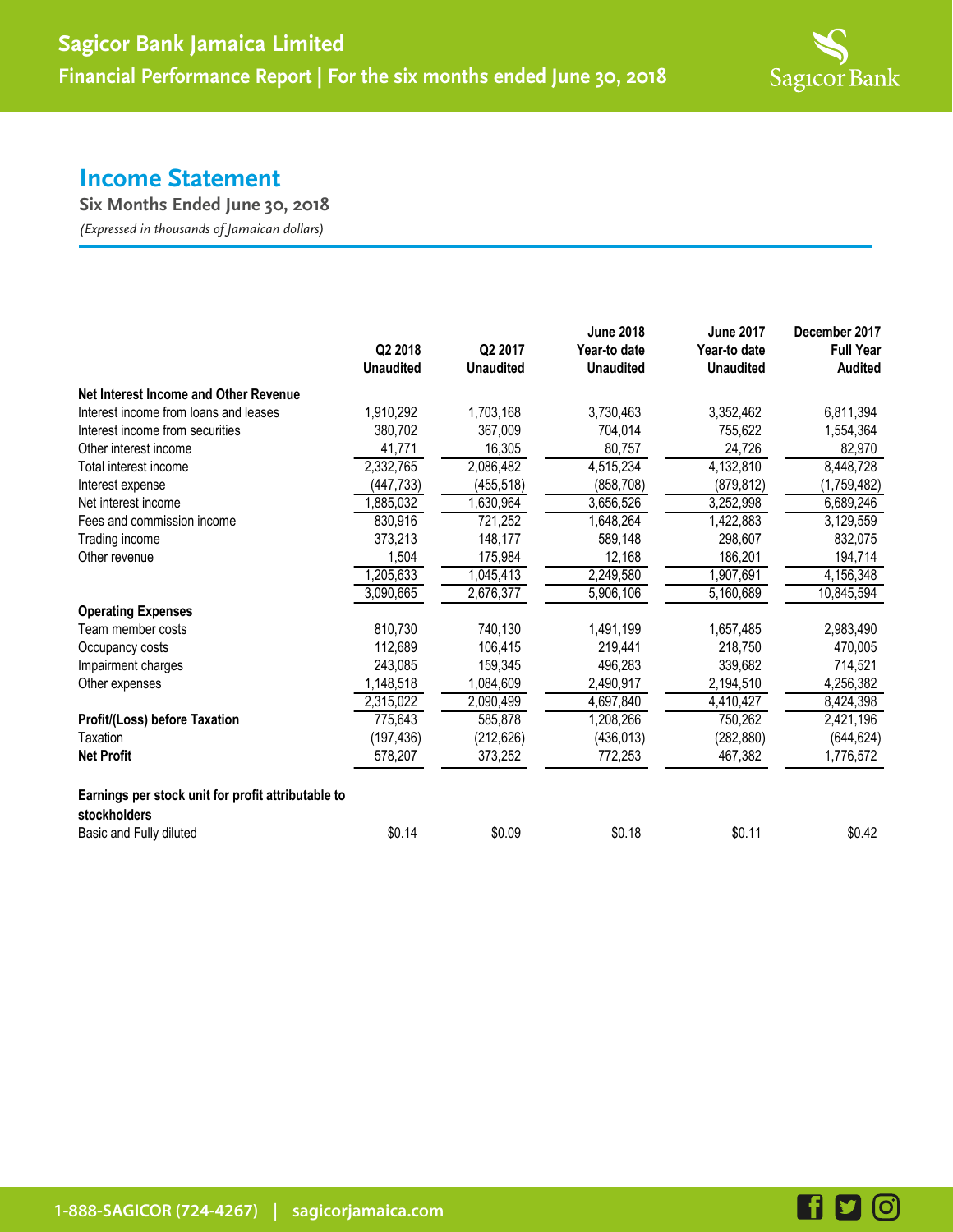

## **Statement of Comprehensive Income**

**Six Months Ended June 30, 2018** *(Expressed in thousands of jamaican dollars)*

**June 2018 June 2017 December 2017 Q2 2018 Q2 2017 Year-to date Year-to date Full Year Unaudited Unaudited Unaudited Unaudited Audited Net Profit 578,207 373,252 772,253 467,382 1,776,572 Other comprehensive income - Item that will not be reclassified to profit or loss** Re-measurements of post-employment benefits and the state of the state of the state of the state of the state of the state of the state of the state of the state of the state of the state of the state of the state of the s **Items that will be reclassified to profit or loss** Available-for-sale investments - Unrealised gains/(losses) on available-for-sale investments (207,111) 129,263 (262,531) 84,971 488,967 Gains reclassified and reported in profit  $7,187$  (58,139)  $11,564$  (33,476) (184,804) (199,924) 71,124 (250,967) 51,495 304,163

Total other comprehensive income, net of taxes (199,924) 71,124 (250,967) 51,495 958,498 **Total Comprehensive Income 378,283 444,376 521,286 518,877 2,735,070** 

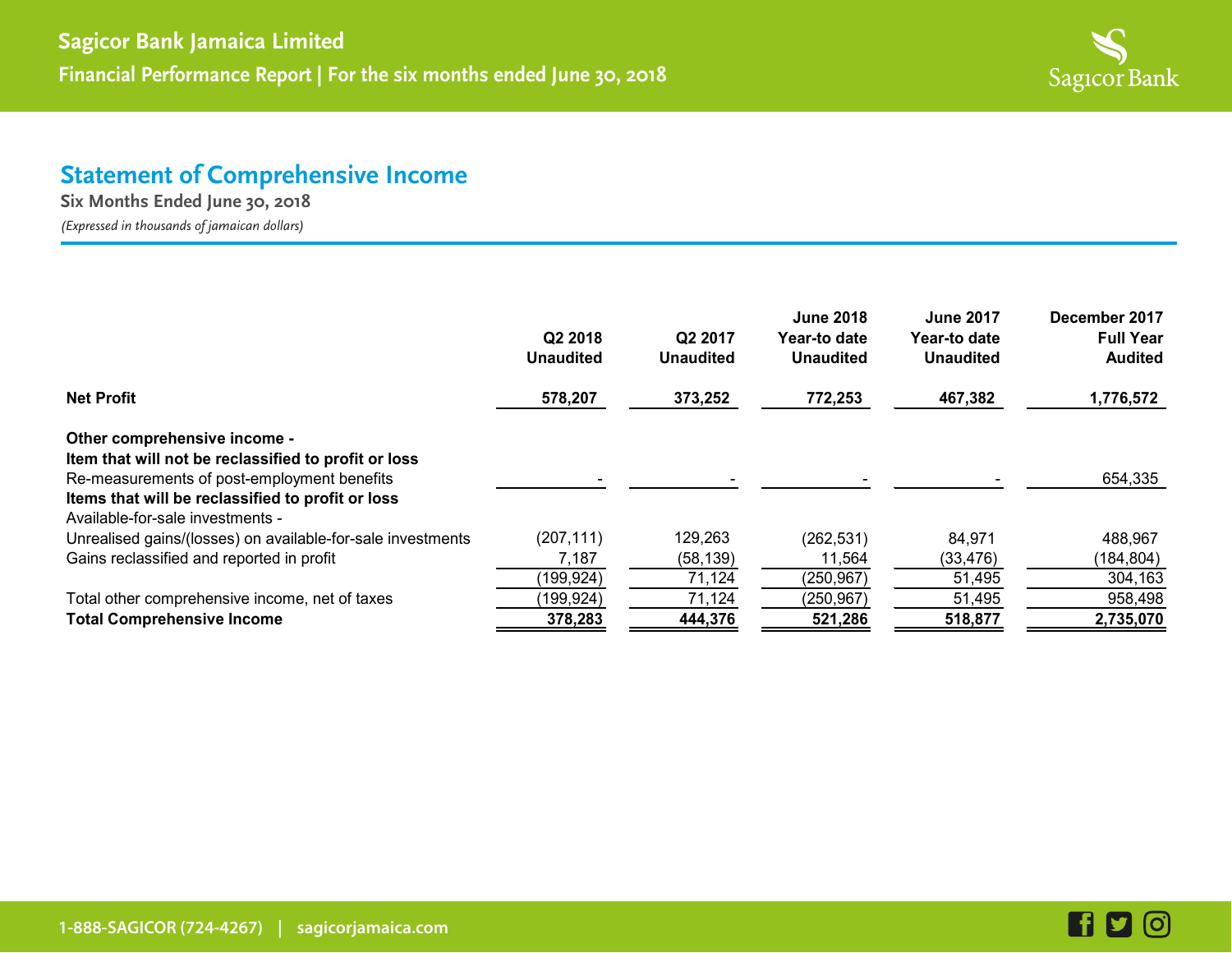

# **Statement of Changes in Equity**

**Six months ended 30 June 2018**

*(Expressed in thousands of Jamaican dollars)*

|                                                                                             | <b>Share Capital</b> | <b>Fair Value</b><br><b>Reserve</b> | Loan Loss<br><b>Reserve</b> | <b>Reserve Fund</b>      | Capital<br><b>Reserve</b> | <b>Retained</b><br><b>Earnings</b><br><b>Reserve</b> | <b>Retained</b><br>Earnings/ | Merger<br><b>Reserve</b> | Total                    |
|---------------------------------------------------------------------------------------------|----------------------|-------------------------------------|-----------------------------|--------------------------|---------------------------|------------------------------------------------------|------------------------------|--------------------------|--------------------------|
| Period ended 30 June 2018                                                                   |                      |                                     |                             |                          |                           |                                                      |                              |                          |                          |
| <b>Balance at 1 January 2018</b><br>Cumulative transition adjustments on adoption of IFRS 9 | 8,400,000            | 181,775<br>15,342                   | 989.667<br>(348,421)        | 2,291,968                | 309.465                   | 3,088,063                                            | 899,878<br>(48, 649)         | 3.759.440                | 19,920,256<br>(381, 728) |
| Restated balance as at 1 January 2018                                                       | 8,400,000            | 197,117                             | 641.246                     | 2,291,968                | 309.465                   | 3,088,063                                            | 851,229                      | 3,759,440                | 19,538,528               |
| Total comprehensive income for the period                                                   |                      | (250, 967)                          |                             |                          |                           |                                                      | 772,253                      | $\sim$                   | 521,286                  |
| Dividends paid                                                                              |                      | $\overline{\phantom{a}}$            |                             |                          |                           |                                                      | (500,000)                    | $\sim$                   | (500,000)                |
| Shares to fulfill stock options                                                             |                      | $\overline{\phantom{0}}$            |                             |                          |                           |                                                      | (11, 470)                    | $\overline{\phantom{a}}$ | (11, 470)                |
| Transfer to/(from) reserves                                                                 |                      | ۰                                   | (87, 861)                   | $\overline{\phantom{0}}$ |                           |                                                      | 87,861                       |                          |                          |
|                                                                                             |                      |                                     | (87, 861)                   |                          |                           |                                                      | 76.391                       |                          | (11, 470)                |
| Balance at 30 June 2018                                                                     | 8,400,000            | (53, 850)                           | 553,385                     | 2,291,968                | 309,465                   | 3,088,063                                            | ,199,873                     | 3,759,440                | 19,548,344               |

|                                           | <b>Share Capital</b> | <b>Fair Value</b><br><b>Reserve</b> | Loan Loss<br><b>Reserve</b> | <b>Reserve Fund</b>      | Capital<br><b>Reserve</b> | <b>Retained</b><br><b>Earnings</b><br><b>Reserve</b> | <b>Retained</b><br>Earnings/ | <b>Merger</b><br><b>Reserve</b> | Total      |
|-------------------------------------------|----------------------|-------------------------------------|-----------------------------|--------------------------|---------------------------|------------------------------------------------------|------------------------------|---------------------------------|------------|
| Period ended 30 June 2017                 |                      |                                     |                             |                          |                           |                                                      |                              |                                 |            |
| Balance at 1 January 2017                 | 8,400,000            | (122.388)                           | 541.503                     | 1,558,102                | 309.465                   | 3,088,063                                            | 859.782                      | 3,759,440                       | 18,393,967 |
| Total comprehensive income for the period |                      | 51,495                              |                             | $\overline{\phantom{0}}$ |                           |                                                      | 467,382                      |                                 | 518,877    |
| Dividends paid                            |                      |                                     |                             |                          |                           |                                                      | (500,000)                    | $\overline{\phantom{0}}$        | (500,000)  |
| Shares to fulfill stock options           |                      | $\overline{\phantom{a}}$            |                             | $\overline{\phantom{0}}$ | -                         | $\overline{\phantom{a}}$                             | (53, 798)                    | $\overline{\phantom{0}}$        | (53, 798)  |
| Transfer to/(from) reserves               |                      |                                     | 22,901                      | 467,381                  |                           |                                                      | (490, 282)                   |                                 |            |
|                                           |                      |                                     | 22,901                      | 467.381                  |                           |                                                      | (544,080)                    |                                 | (53, 798)  |
| Balance at 30 June 2017                   | 8,400,000            | (70, 893)                           | 564,404                     | 2,025,483                | 309.465                   | 3,088,063                                            | 283,084                      | 3,759,440                       | 18,359,046 |

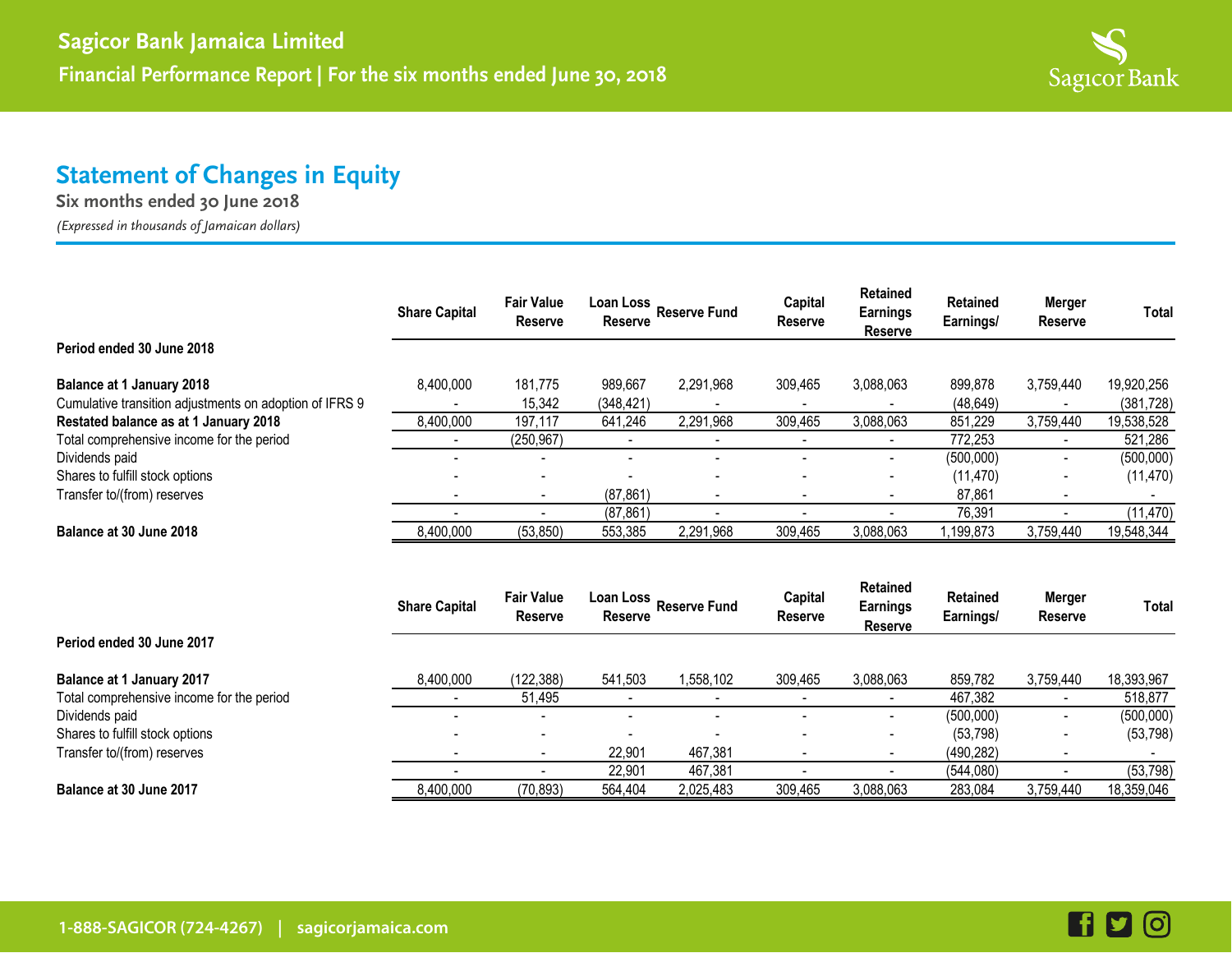

**600** 

# **Statement of Cash Flows**

**Six months ended June 30, 2018**

*(Expressed in thousands of Jamaican dollars)*

|                                                               | <b>June 2018</b><br>Year-to-date<br><b>Unaudited</b> | <b>June 2017</b><br>Year-to-date<br><b>Unaudited</b> | December 2017<br><b>Full Year</b><br><b>Audited</b> |
|---------------------------------------------------------------|------------------------------------------------------|------------------------------------------------------|-----------------------------------------------------|
| <b>Cash Flows from Operating Activities</b>                   |                                                      |                                                      |                                                     |
| Net profit                                                    | 772,253                                              | 467,382                                              | 1,776,572                                           |
| Adjustments for non-cash items                                | (2,534,637)                                          | (2,452,397)                                          | (4,034,938)                                         |
| Changes in operating assets and liabilities                   | 3,873,961                                            | (4,220,006)                                          | (4, 268, 595)                                       |
| Interest received                                             | 4,431,548                                            | 4,186,771                                            | 8,401,614                                           |
| Interest paid                                                 | (716, 480)                                           | (781, 583)                                           | (1,663,105)                                         |
| <b>Taxation paid</b>                                          | (231,061)                                            | (486, 132)                                           | (420, 279)                                          |
| <b>Cash Flows from Operating Activities</b>                   | 4,823,331                                            | (3,753,347)                                          | (1,985,303)                                         |
| <b>Cash Flows from Investing Activities</b>                   |                                                      |                                                      |                                                     |
| Securities purchased under agreements to resell               | (888, 406)                                           |                                                      |                                                     |
| Proceeds from sale of mortgages                               |                                                      | 5,275,360                                            | 4,365,457                                           |
| Purchase of investment securities                             | (15,790,278)                                         | (3,488,279)                                          | (13,982,703)                                        |
| Proceeds from sale of investment securities                   | 15,498,847                                           | 7,357,292                                            | 18,323,334                                          |
| Purchase of intangible assets                                 |                                                      | (248, 204)                                           | (294, 245)                                          |
| Purchase of property, plant and equipment                     | (80, 518)                                            | (99, 549)                                            | (325,076)                                           |
| Proceeds from disposal of property plant and equipment        | 11,437                                               | 21                                                   | 833                                                 |
| Net cash used in investing activities                         | (1, 248, 918)                                        | 8,796,641                                            | 8,087,600                                           |
| <b>Cash Flows from Financing Activities</b>                   |                                                      |                                                      |                                                     |
| Due (to)/from related parties                                 | (26, 249)                                            | 72,996                                               | 116,488                                             |
| Dividend paid                                                 | (500,000)                                            | (500,000)                                            | (1,000,000)                                         |
| Proceeds from preference shares                               | 7,641                                                | 2,032,750                                            | 2,040,518                                           |
| Proceeds from due to banks and other financial institutions   | (4,907,648)                                          | 7,419,116                                            | 7,267,605                                           |
| Repayments from due to banks and other financial institutions | 4,953,260                                            | (7, 225, 951)                                        | (6,659,068)                                         |
| Net cash provided by financing activities                     | (472, 996)                                           | 1,798,911                                            | 1,765,543                                           |
| Effect of exchange rate changes on cash and cash equivalents  | 149,836                                              | 50,395                                               | (95, 388)                                           |
| Net decrease in cash and cash equivalents                     | 4,023,506                                            | 7,359,982                                            | 9,549,024                                           |
| Cash and cash equivalents at beginning of year                | 11,130,973                                           | 1,581,949                                            | 1,581,949                                           |
| CASH AND CASH EQUIVALENTS AT END OF YEAR                      | 15, 154, 479                                         | 8,941,931                                            | 11,130,973                                          |
| <b>Cash and Cash Equivalent</b>                               |                                                      |                                                      |                                                     |
| Cash and Balances due from other financial Instutions         | 15,396,176                                           | 11,839,890                                           | 12,454,410                                          |
| Investment securities                                         | 3,000,000                                            |                                                      | 999,097                                             |
| Securities purchased under agreements to resell               | 2,148,918                                            | 1,268,876                                            | 450,000                                             |
| Securities sold under agreements to repurchase                | (4,900,000)                                          | (3,371,909)                                          | (2,366,700)                                         |
| Items in the course of repayment                              | (490, 615)                                           | (794, 926)                                           | (405, 834)                                          |
|                                                               | 15, 154, 479                                         | 8,941,931                                            | 11,130,973                                          |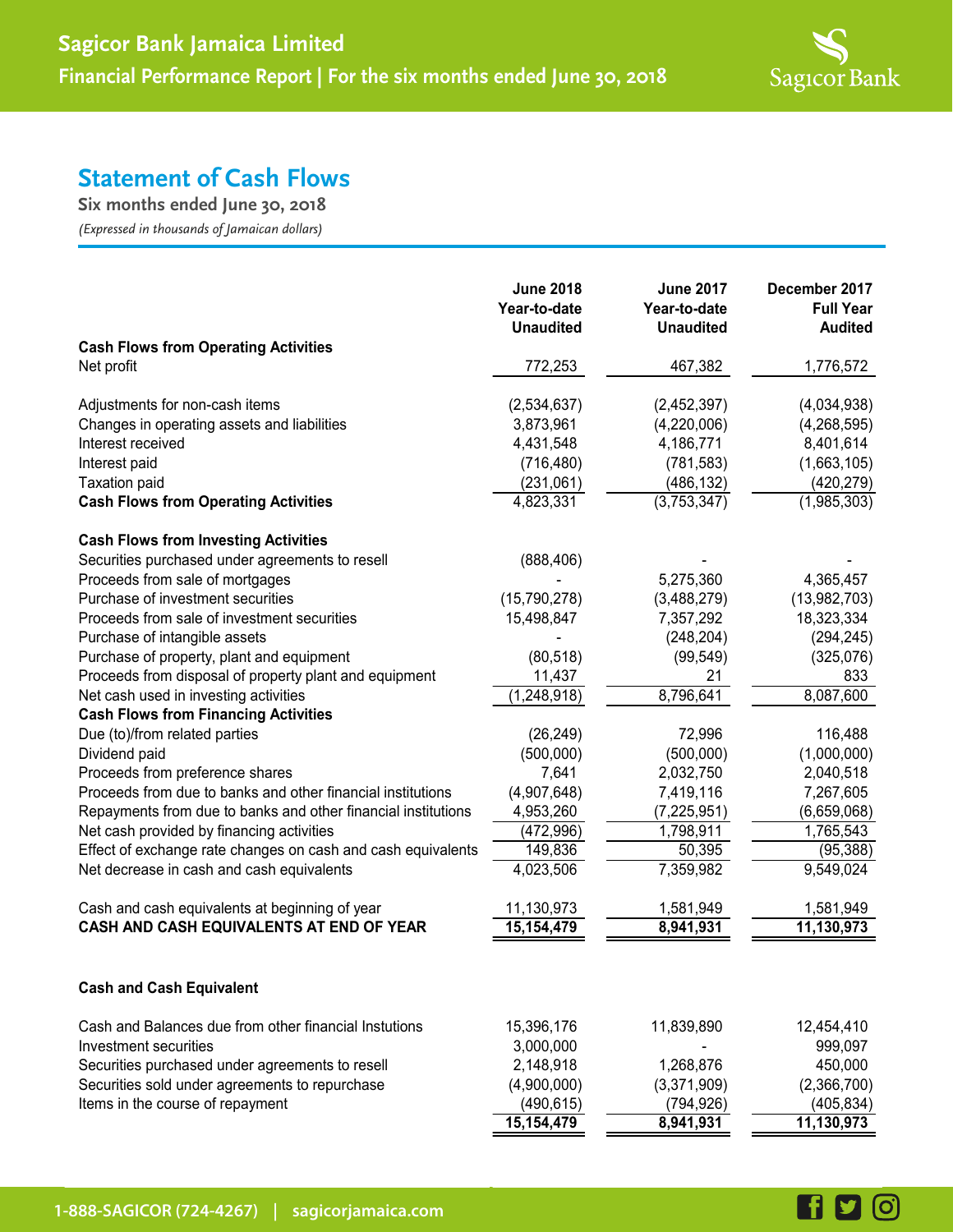

**HD 6** 

## **Explanatory Notes**

As at June 2018

### **1 Identification and Principal Activities**

Sagicor Bank Jamaica Limited (the Bank) is incorporated and is domiciled in Jamaica. The Bank is licensed under the Banking Act, 1992. The registered office of the company is located at 17 Dominica Drive, Kingston 5. The principal activities of the company involve retail and corporate banking services, foreign exchange trading,investment management and provision of various credit facilities including loans and leases.

The Bank is a wholly owned subsidiary of Sagicor Group Jamaica Limited, which is incorporated and domiciled in Jamaica. Sagicor Group Jamaica Limited (the parent) is listed on the Jamaica Stock Exchange. The parent is 32.45% (2017 – 32.45%) owned by LOJ Holdings Limited which is also incorporated and domiciled in Jamaica. Sagicor Life Inc., which is incorporated in Barbados directly holds a 16.66% interest in the parent. The ultimate parent company is Sagicor Financial Corporation (SFC), which is incorporated and domiciled in Bermuda. SFC has an overall interest of 49.11% (2017 – 49.11%) in the parent. The other significant shareholder of the parent is Pan-Jamaican Investment Trust Limited with a 31.55% (2017 – 31.55%) holding.

The financial statements have been prepared in accordance with the provisions of the Banking Services Act 2014.

### **2 Basis of preparation**

These condensed interim financial statements have been prepared in accordance with IAS 34 "Interim Financial Reporting", unless otherwise noted. The condensed interim financial statements should be read in conjunction with the accounting policies as set out in Note 2 of the audited financial statements for the year ended 31 December 2017.

Effective January 1, 2018 the Bank adopted IFRS 15 "Revenue from Contracts with Customers." The standard introduces the core principle that revenue must be recognised when the goods or services are transferred to the customer, at the transaction price. Any bundled goods or services that are distinct must be separately recognised, and any discounts or rebates on the contract price must generally be allocated to the separate elements.The Bank has reviewed transactions which may be affected, and concluded that there was no material impact on adoption of IFRS 15.

Effective January 1, 2018, the Bank adopted IFRS 9 "Financial Instruments". Prior period amounts are in accordance with IAS 39 "Financial Instruments: Recognition and Measurement". IFRS 9 has resulted in changes in accounting policies related to the classification and measurement and impairment of financial assets and liabilities.

IFRS 9 introduces key changes in the following areas:

(i). Classification and Measurement - requiring asset classification and measurement based upon both business model and product characteristics.

There are three categories for the classification of financial assets:

- · Amortised Cost
- · Fair Value through Other Comprehensive Income (FVOCI)
- · Fair Value through Profit & Loss (FVTPL)

There are two categories for the classification of financial liabilities:

- · Amortised Cost
- · Fair Value through Profit & Loss (FVTPL)

Initial measurement at fair value remains similar to IAS 39, however subsequent measurement and accounting is based on the new classifications.

(ii). Impairment – introducing an Expected Credit Loss (ECL) model, and forward-looking information which replaces the Incurred Loss Model under IAS 39. This results in earlier and more timely recognition of expected credit losses.

(iii). Hedge accounting – introducing changes to and wider eligibility criteria for hedging of financial instruments.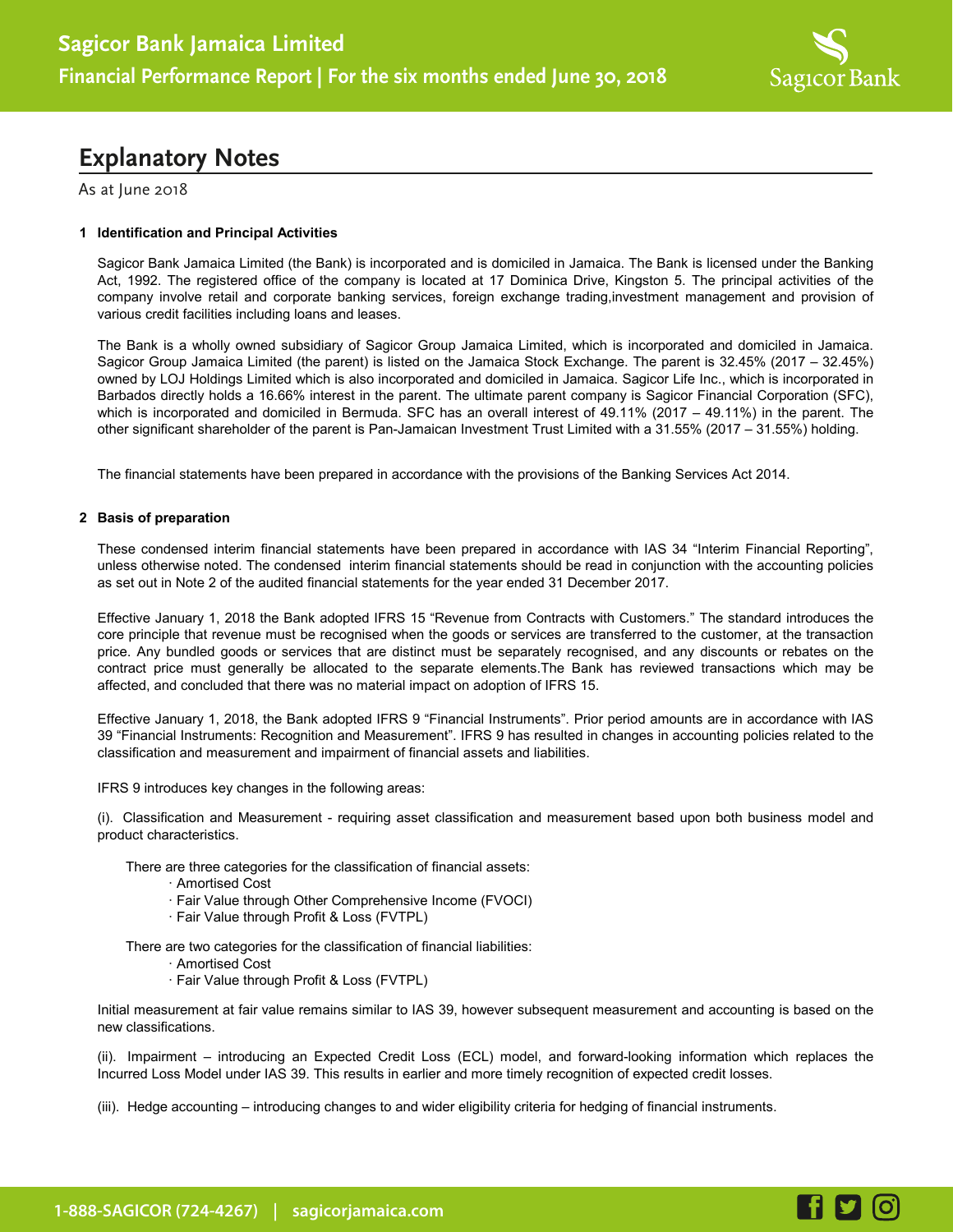

# **Explanatory Notes (cont'd)**

#### **3 Cumulative transition adjustments on adoption of IFRS 9**

(i). Reconciliation of Statement of Financial Position from IAS 39 to IFRS 9

The following table provides the impact from the transition to IFRS 9 on the Statement of Financial Position at transition at transition date January 1, 2018.

#### **Statement of Financial Position As at January 1, 2018 (Expressed in thousands of Jamaican dollars)**

| <b>Unaudited</b>                                        | IAS 39 Carrying Amount | <b>Allowance for</b><br><b>Expected Credit</b><br>Losses (ECL) | <b>IFRS 9 Carrying Amount</b> |
|---------------------------------------------------------|------------------------|----------------------------------------------------------------|-------------------------------|
| <b>ASSETS</b>                                           |                        |                                                                |                               |
| Cash and balances due from other financial institutions | 12,455,836             |                                                                | 12,455,836                    |
| Cash reserves at Bank of Jamaica                        | 11,418,839             |                                                                | 11,418,839                    |
| Financial assets at fair value through profit or loss   | 735,198                |                                                                | 735,198                       |
| Securities purchased under agreements to resell         | 450,306                |                                                                | 450,306                       |
| Investment securities- Available for Sale               | 17,525,807             |                                                                | 17,525,807                    |
| Investment securities- Loans and Receivables            | 4,989,895              | (49,960)                                                       | 4,939,935                     |
| Loans, net of provision for credit losses               | 61,218,944             | (347, 689)                                                     | 60,871,255                    |
| Lease receivables, net of provision for credit losses   | 102,412                | (733)                                                          | 101,679                       |
| Due from related companies                              | 725                    |                                                                | 725                           |
| Intangible assets                                       | 1,301,347              |                                                                | 1,301,347                     |
| Income tax recoverable                                  | 260,466                |                                                                | 260,466                       |
| Property, plant and equipment                           | 2,225,768              |                                                                | 2,225,768                     |
| Deferred income tax assets                              | 1,704,925              | 16,654                                                         | 1,721,579                     |
| Post-employment benefit obligations                     | 285,043                |                                                                | 285,043                       |
| Other assets                                            | 10,571,337             |                                                                | 10,571,337                    |
| <b>Total Assets</b>                                     | 125,246,848            | (381, 728)                                                     | 124,865,120                   |
| <b>LIABILITIES</b>                                      |                        |                                                                |                               |
| Customer deposits                                       | 84,279,661             |                                                                | 84,279,661                    |
| Securities sold under agreements to repurchase          | 3,082,721              |                                                                | 3,082,721                     |
| Due to banks and other financial institutions           | 4,675,684              |                                                                | 4,675,684                     |
| Due to related companies                                | 101,388                |                                                                | 101,388                       |
| Post-employment benefit obligations                     | 1,387,105              |                                                                | 1,387,105                     |
| Provision                                               | 8,838,088              |                                                                | 8,838,088                     |
| <b>Other liabilities</b>                                | 2,961,945              |                                                                | 2,961,945                     |
| <b>Total Liabilities</b>                                | 105,326,592            |                                                                | 105,326,592                   |
| <b>SHAREHOLDERS' EQUITY</b>                             |                        |                                                                |                               |
| Share capital                                           | 8,400,000              |                                                                | 8,400,000                     |
| Fair value reserve                                      | 181,775                | 15,342                                                         | 197,117                       |
| Loan loss reserve                                       | 989,667                | (348, 421)                                                     | 641,246                       |
| Reserve fund                                            | 2,291,968              |                                                                | 2,291,968                     |
| Capital reserve                                         | 309,465                |                                                                | 309,465                       |
| Retained earnings reserve                               | 3,088,063              |                                                                | 3,088,063                     |
| Merger reserve                                          | 3,759,440              |                                                                | 3,759,440                     |
| Accumulated retained earnings                           | 899,878                | (48, 649)                                                      | 851,229                       |
| <b>Total Equity</b>                                     | 19,920,256             | (381, 728)                                                     | 19,538,528                    |
| <b>Total Liabilities and Equity</b>                     | 125,246,848            | (381, 728)                                                     | 124,865,120                   |

(ii). Reconciliation of Accumulated Expected Credit Losses from IAS 39 to IFRS 9

The following table reconciles the closing accumulated provision for Expected Credit Losses for financial assets in accordance with IAS 39 to the opening allowance under IFRS 9 as at January 1, 2018.

### **Accumulated Expected Credit Losses As at January 1, 2018**

**(Expressed in thousands of Jamaican dollars)**

|                                                   | <b>Accumulated Provision for</b> |                             | <b>Accumulated Provision for</b> |
|---------------------------------------------------|----------------------------------|-----------------------------|----------------------------------|
|                                                   | <b>Expected Credit Losses</b>    | <b>Transition provision</b> | <b>Expected Credit Losses</b>    |
|                                                   | under IAS 39                     | for Expected Credit         | under IFRS 9                     |
|                                                   | as at December 31,2017           | Losses                      | as at January 1, 2018            |
| Loans & leases, after allowance for credit losses | 1.519.320                        | 348.422                     | 1.867.742                        |
| Investment securities at Amortised Cost           | -                                | 49,960                      | 49.960                           |
|                                                   | 1.519.320                        | 398.382                     | 1.917.702                        |

Note : The ECL Allowance amounts are shown net of Other Loss Reserves and before taxes